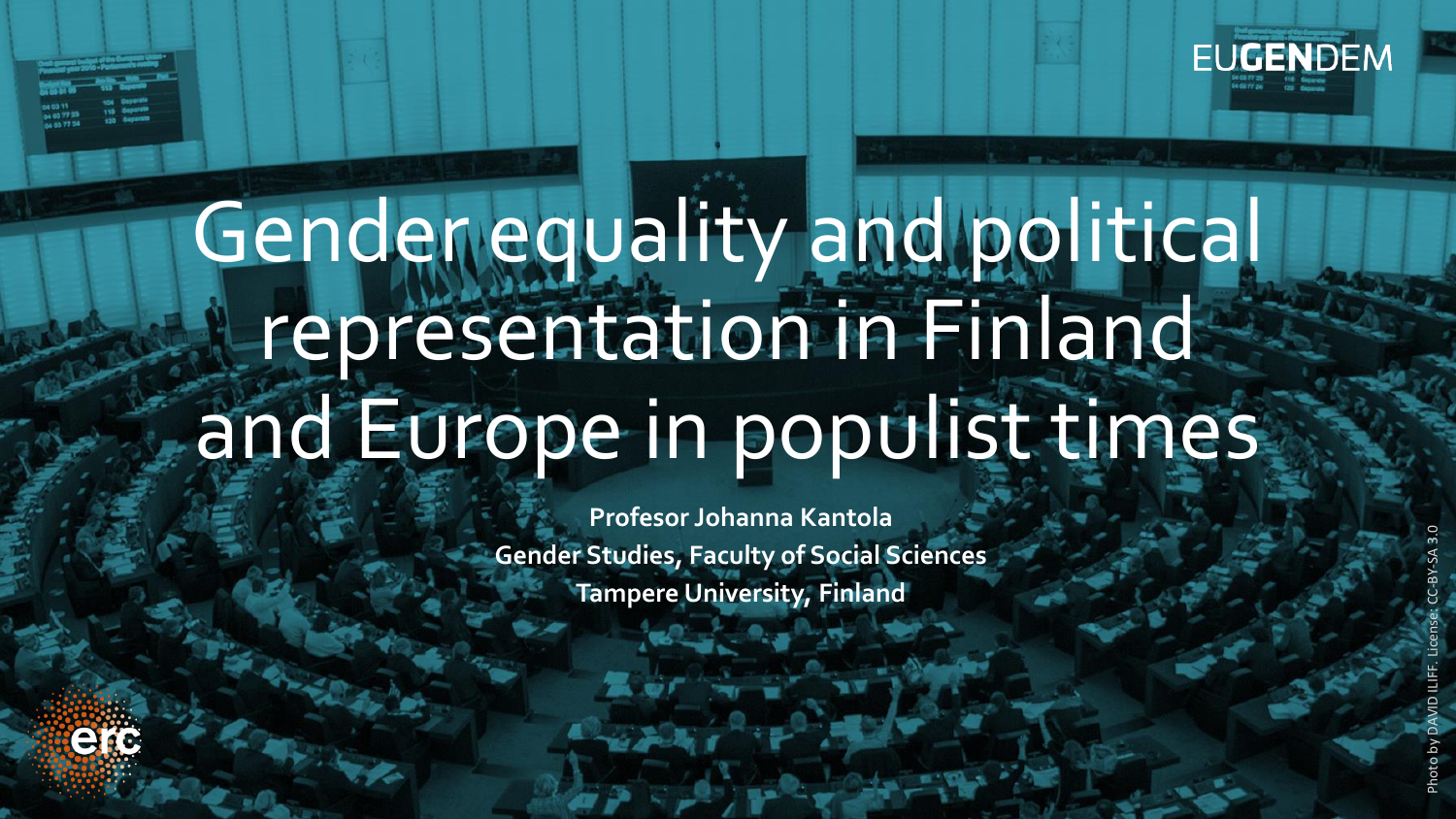

#### **Research and background**



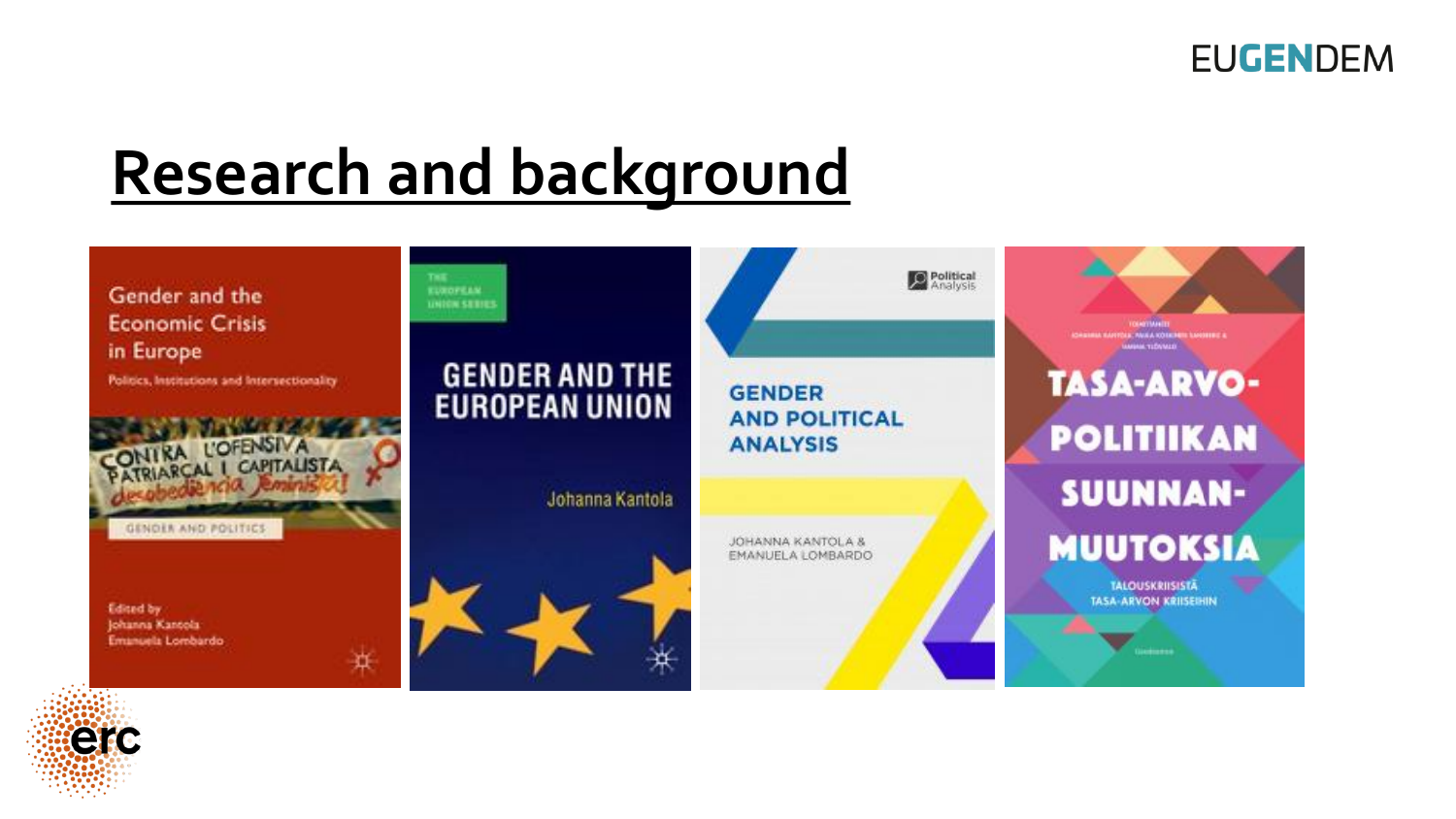

#### **EUGenDem**

- European Research Council Consolidator Grant (2018-2023), team of 6 researchers, based at Tampere University, Finland
- Provides systematic gender analysis of European Parliament's party groups gendered practices and policies
- Homepage: https://research.uta.fi/gepoco/
- Twitter: @EUGenDem



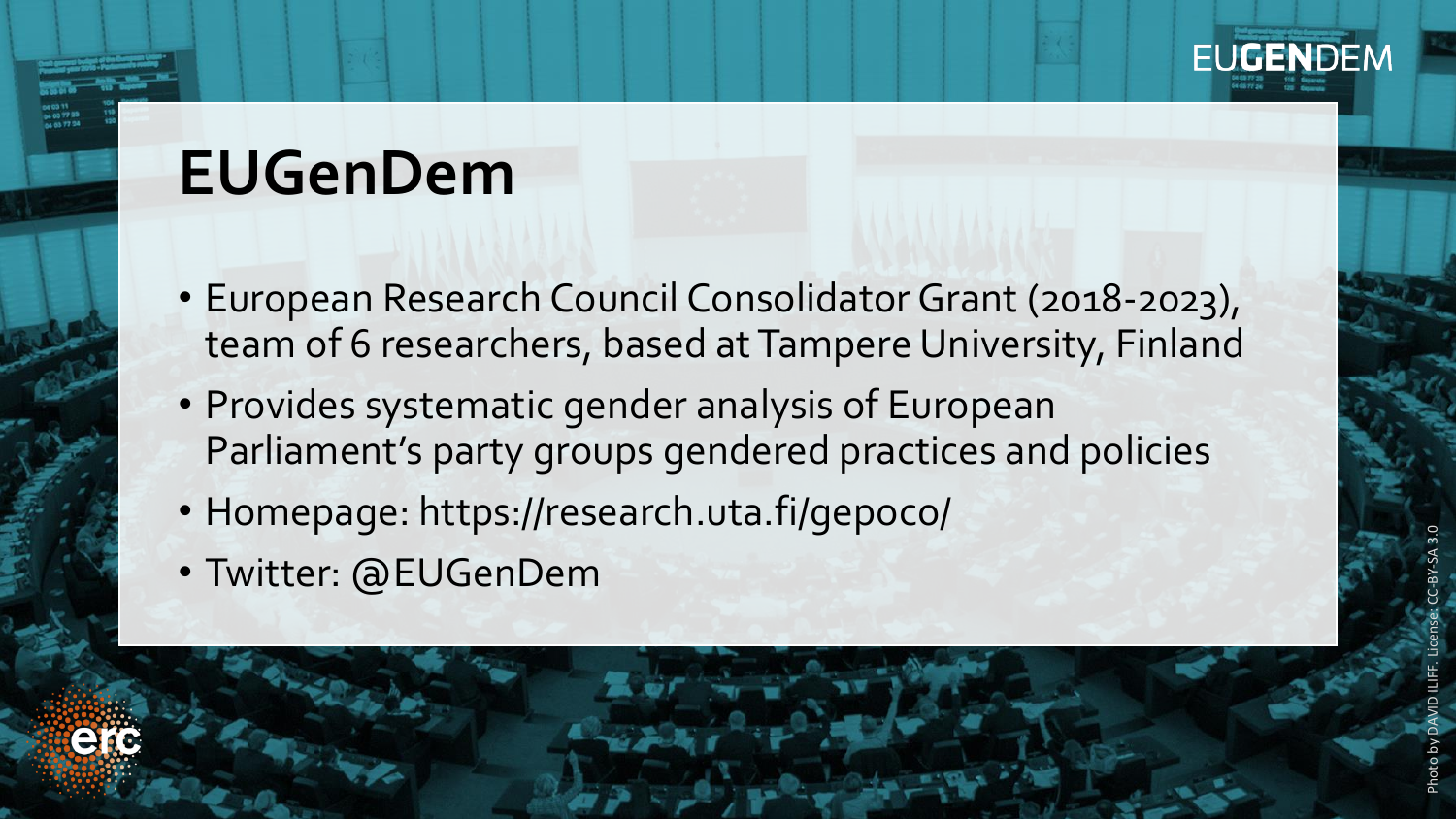

### **Key questions for today**

- 1. What are the trends and development in women's p0litical representation in parliaments? In Europe and Finland
- 2. Why are there some p0sitive developments now?
- 3. What are the remaining challenges?

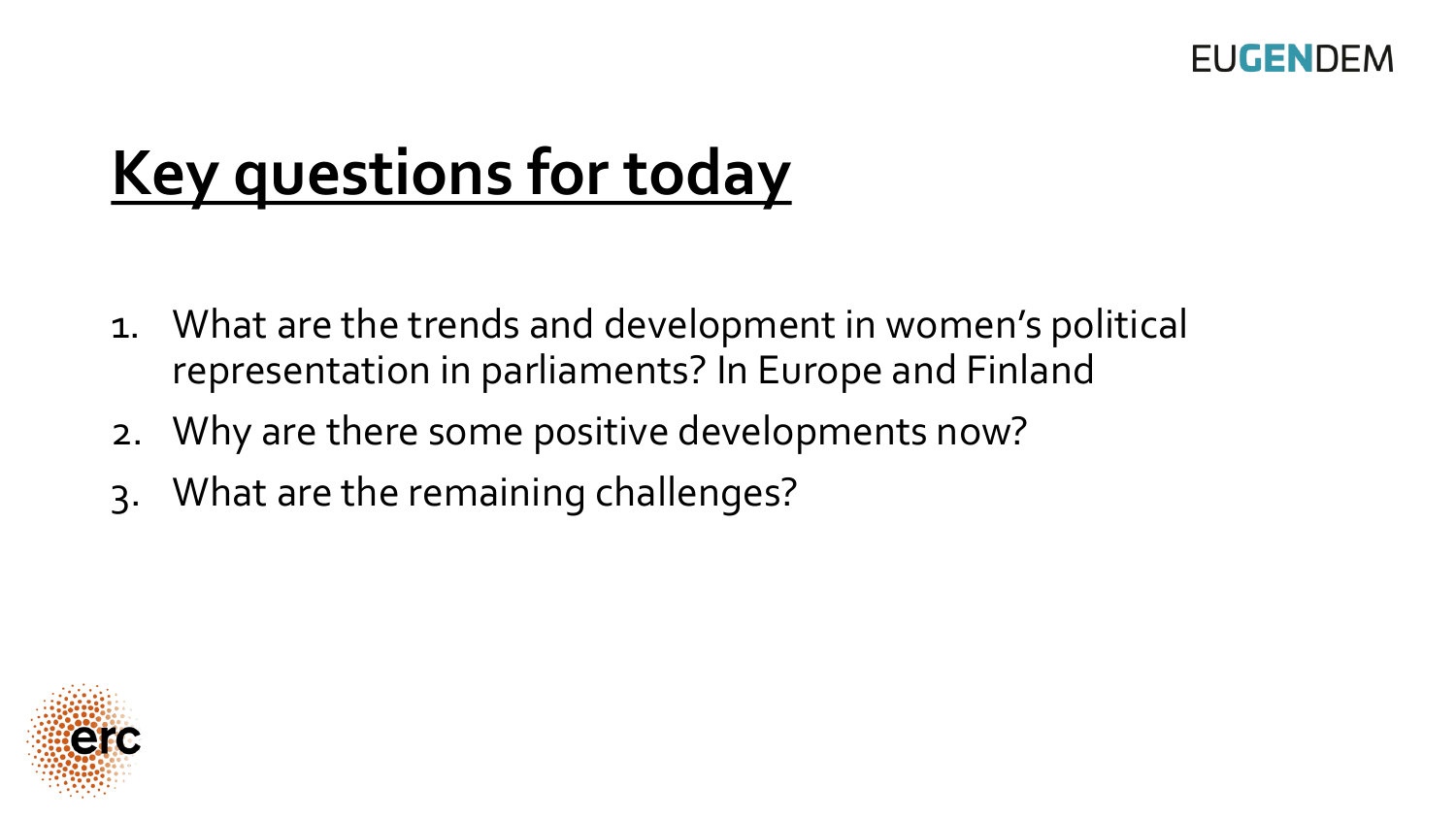

#### **Broader context**

- Transformations in gender equality policies in the EU in the 2010s and in Finland 2015 -
- Economic crisis, populism, conservatism – masculinisation of politics
- Iron triangles for feminists
- New opportunities? Activation of counter movements and ercpolitics, new policy openings

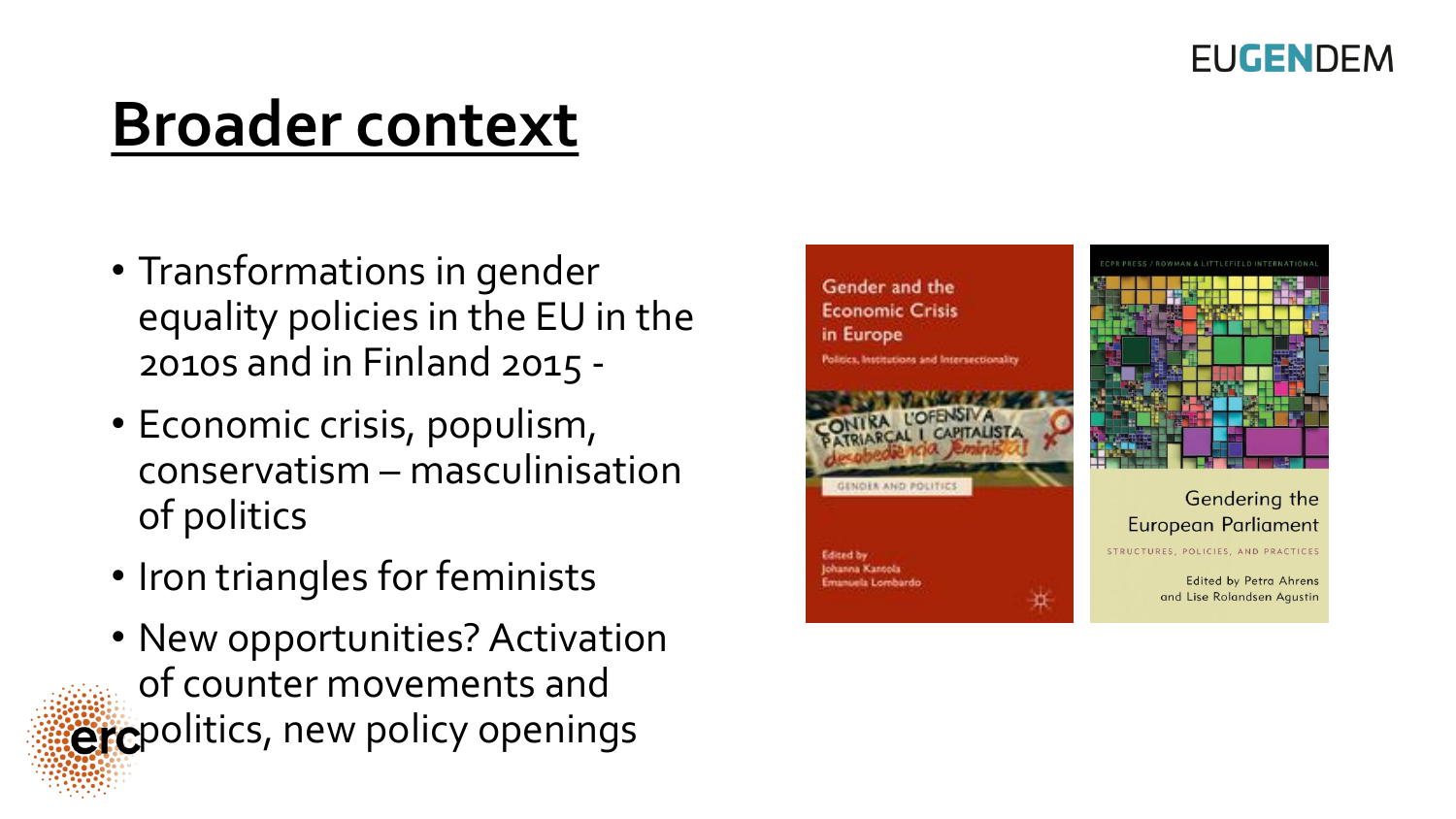

### **Women in the European Parliament**

- Women MEPs
	- 1989: **19.90**%; 1994: **27,4**%; 1999; **27.5**% 2004: **29.9**% 2009: **35.5**%
	- 2014: **36.4**% 2019: **40,4**%
- Percentage of women by member state (examples) (2019-2024):
	- More women: Finland: 7/13, Sweden: 11/20, Irlanti 6/11, Kroatia 6/11
	- Parity: The Netherlands 13/36; Denmark 6/13; France 37/74, Portugal 9/21, Slovenia 4/8
	- Over 30%: Estonia 2/6, Germany 35/91; Italy 30/74; Croatia 4/11; Unkari 8/21
	- More men: Greece 5/21; Cyprus 0/6, Romania 7/32; Slovakia 2/13

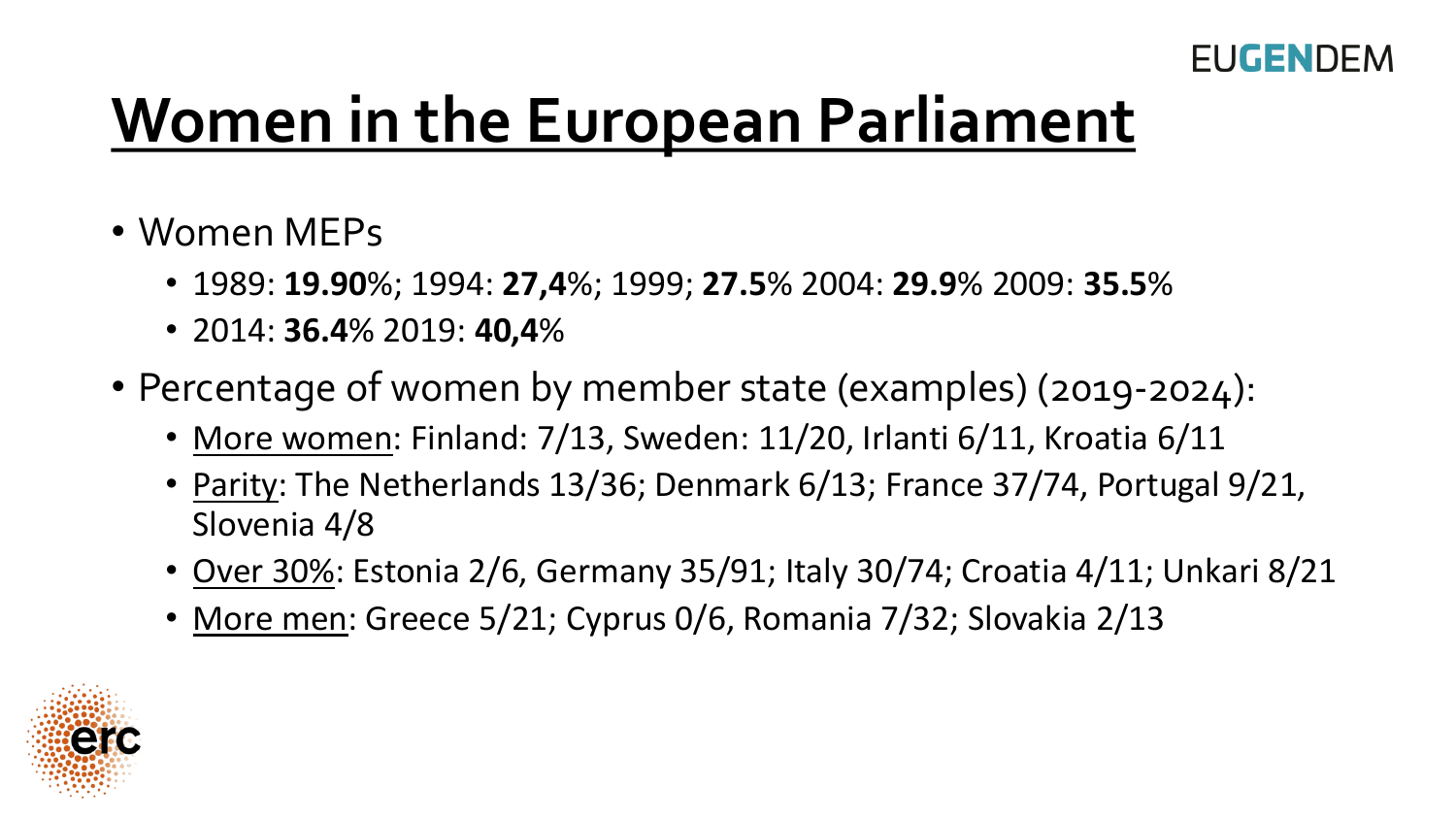

ierc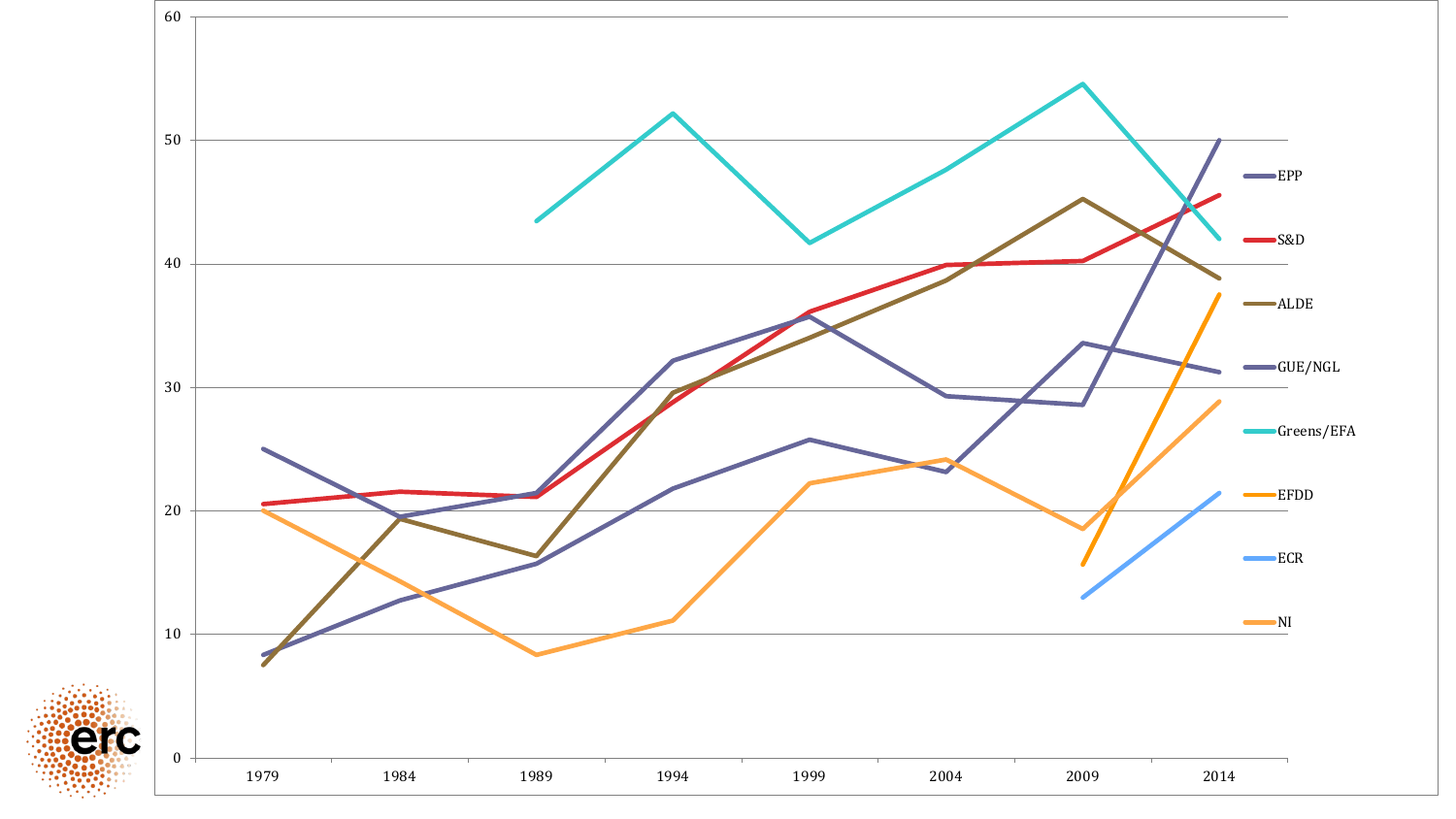#### **FUGENDEM**

### **Women in top positions of the parliament – comparison between 2014 and 2019**

#### **Political leadership**

- President a man. 2014: Barroso. 2019: Sassoli
- Vice-Presidents: 2014: 5/14 women (35,7%), 2019: 8/14 (57%)
- Women chairs of political groups: from 21% to 33% (2014 to 2019), yet only 2 women chairs served as absolute chairs on their own

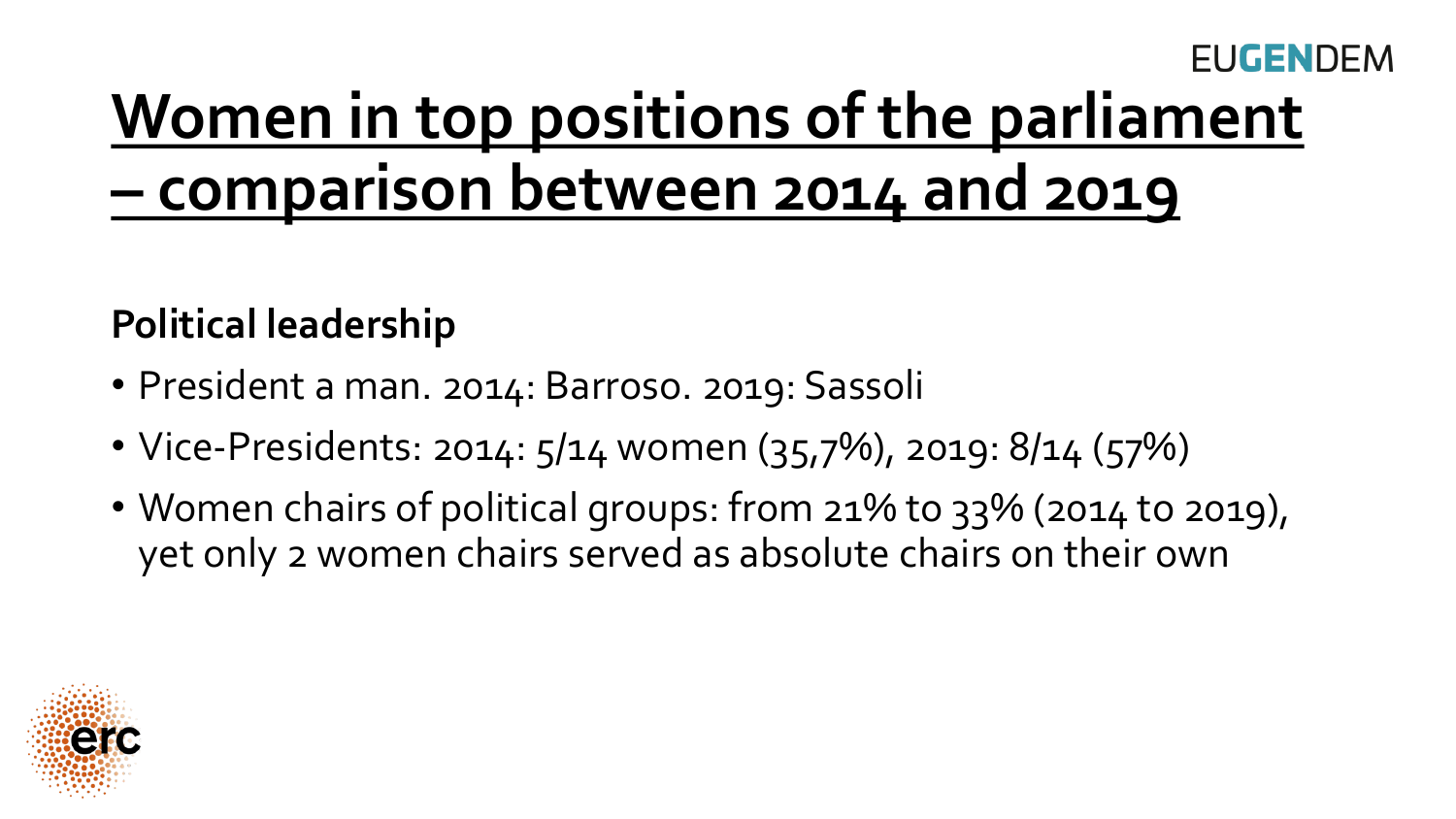

## **Other key positions in the EP**

#### **Policy leadership**:

- Committee Chairs 2014: 11 (48%), 2019: 12 (54,54%)
- Committee Co-ordinators 56% men and 44% women (2014 and 2019)
- Women's and men's committees

#### **Administrative leadership**:

- Secretary Generals of the Political Groups: 3 women in 2014, 2 in 2019
- Secretary General of the Parliament

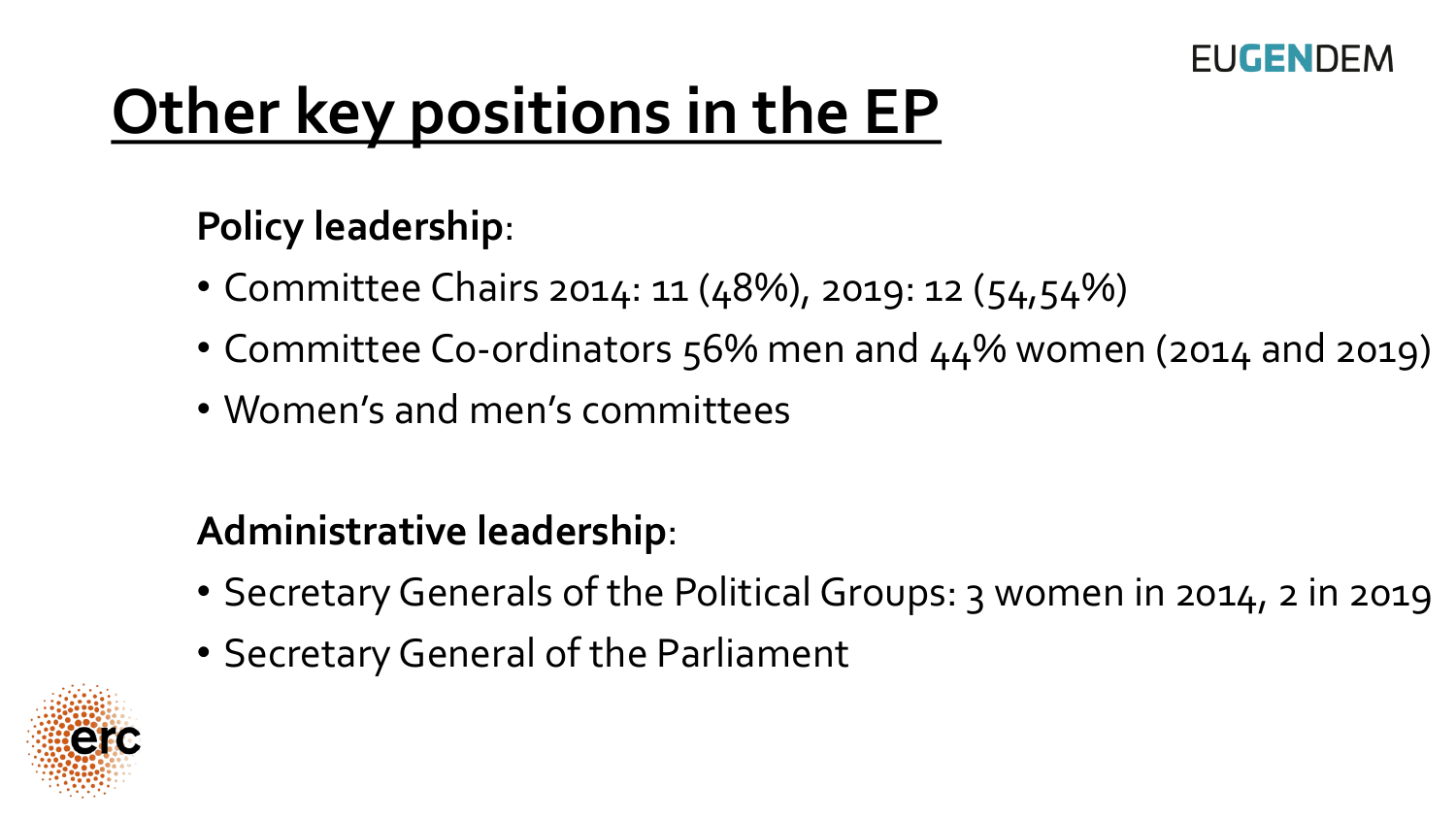## **Diversity**

- European Parliament is a very white institution
	- E.g. 2019 prior to election 17/753 non-white MEPs
- This is likely to be worsened by Brexit





Your face when you've just had someone ask if you're lost & then you're told to leave, on your first day at work.

I know I'm visibily different. I don't have the privilege to hide my identity. I'm BLACK & my name is Magid. I don't intend to try fit in. Get used to it!



Käännä twiitti

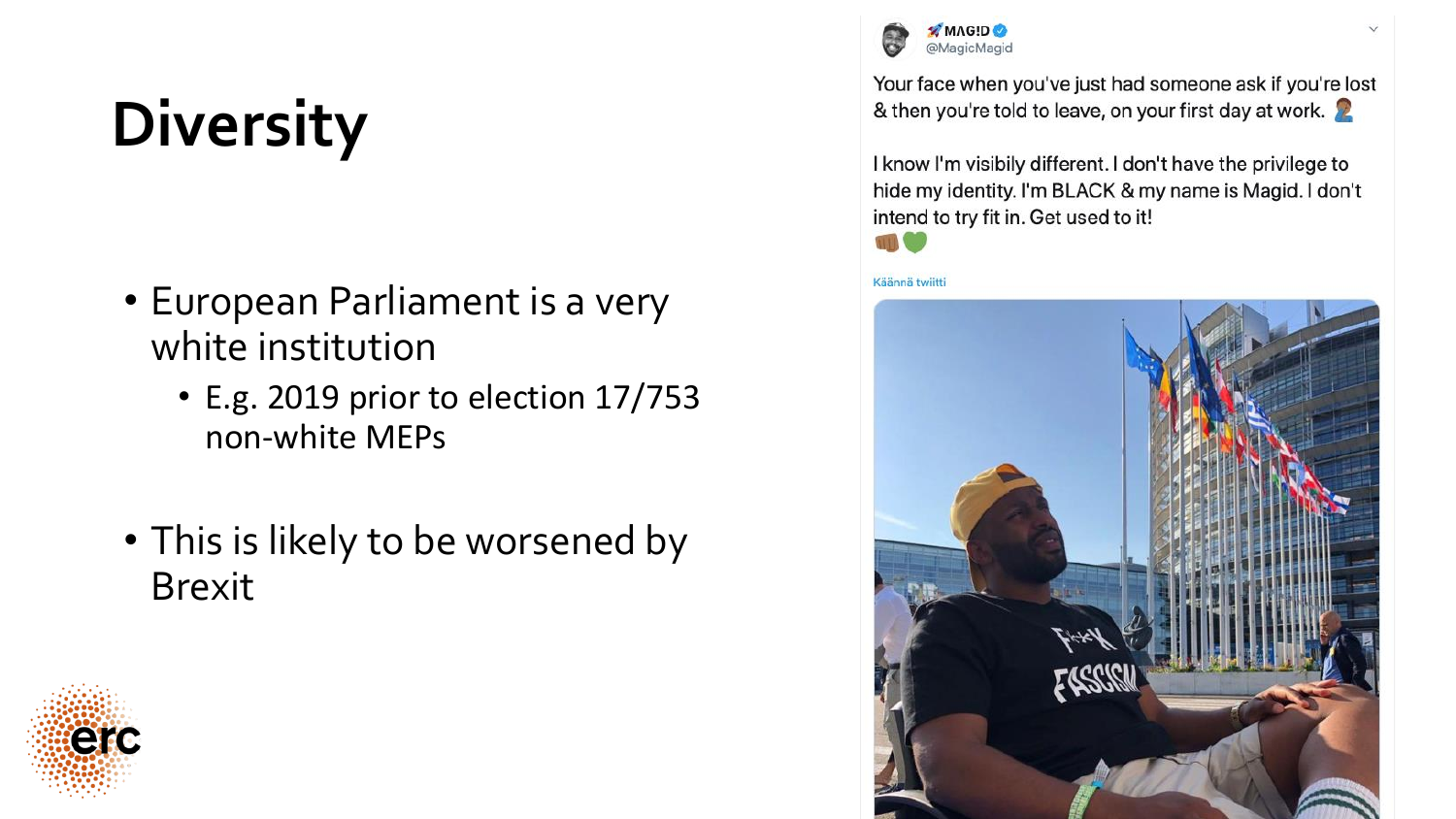

## **Women in Finnish politics**

- **Parliamentary elections**: Women candidates 39,4 % in 2015 and 42% in 2019, women MPs 41.5 % in 2015 (2011: 42.5%), **47%** in 2019 (Finland 8th in IPU ranking) → **incremental track** (no gender quotas)
- Stark differences between **political parties**. Examples of percentages of women MPs by some political parties (2019)
	- Centre Party 31%, The Finns Party 32%, National Coalition Party 42%
	- SDP 55%, Left Alliance 56 %, Greens 85%
- The contrast between the 2015-2019 Sipilä and Marin **governments**:
	- 2015-2019: 36 % women at its highest (2015), 29 % at its lowest (2017)
	- 2019-: 63%

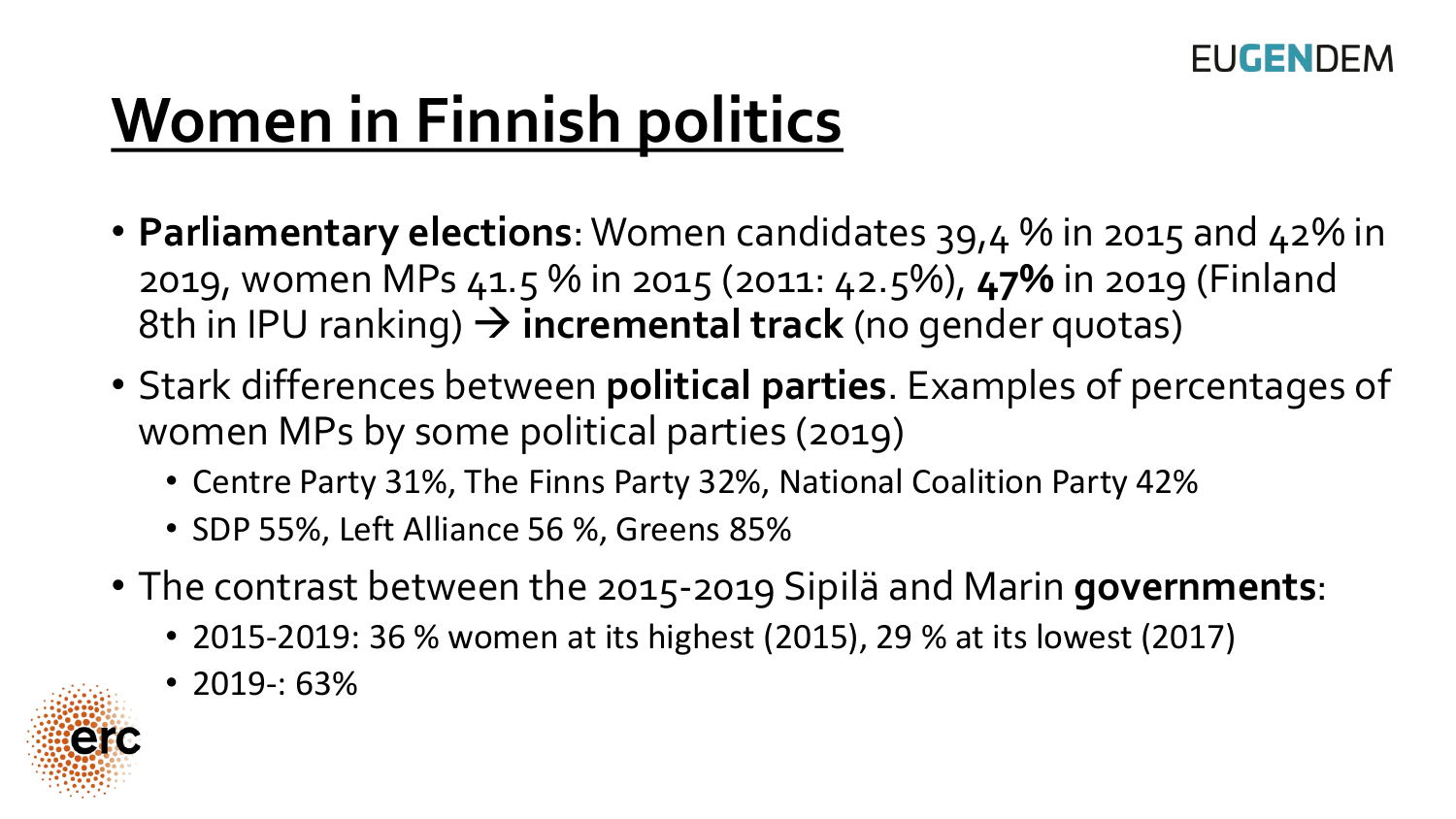### **Positive trend within the parliament**

- Chairs of the parliamentary groups: 2015: 3/9 women, 2019: 2/9
- Committee chairs: 2015: 37,5% women, 2019: 52%
- A new record in gender balanced committees 10/17 (five men dominated and two women dominated committees)  $\rightarrow$  gendered segregation in topics persists

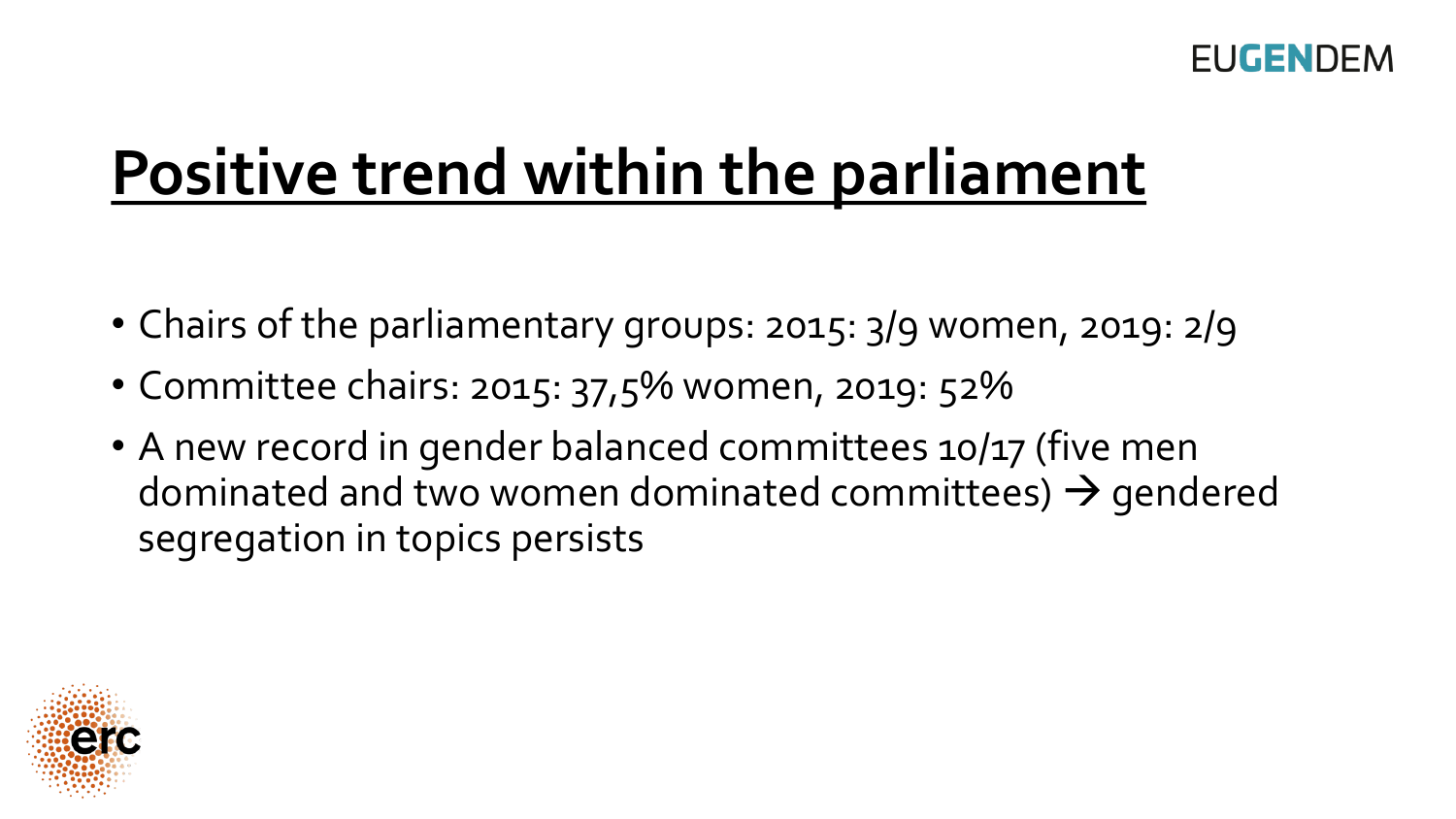

### **A positive moment in 2019**

- President of the European Commission Ursula von der Leyen, most gender balanced commission ever 11/26 (42,3%)
	- First ever Commissioner for Gender Equality Helena Dali (Malta) with strong track record in promoting gender equality
- Finland: increase in women MPs, Sanna Marin's Government
	- Context: the politics of the previous government
	- The Finns Party on top of the polls

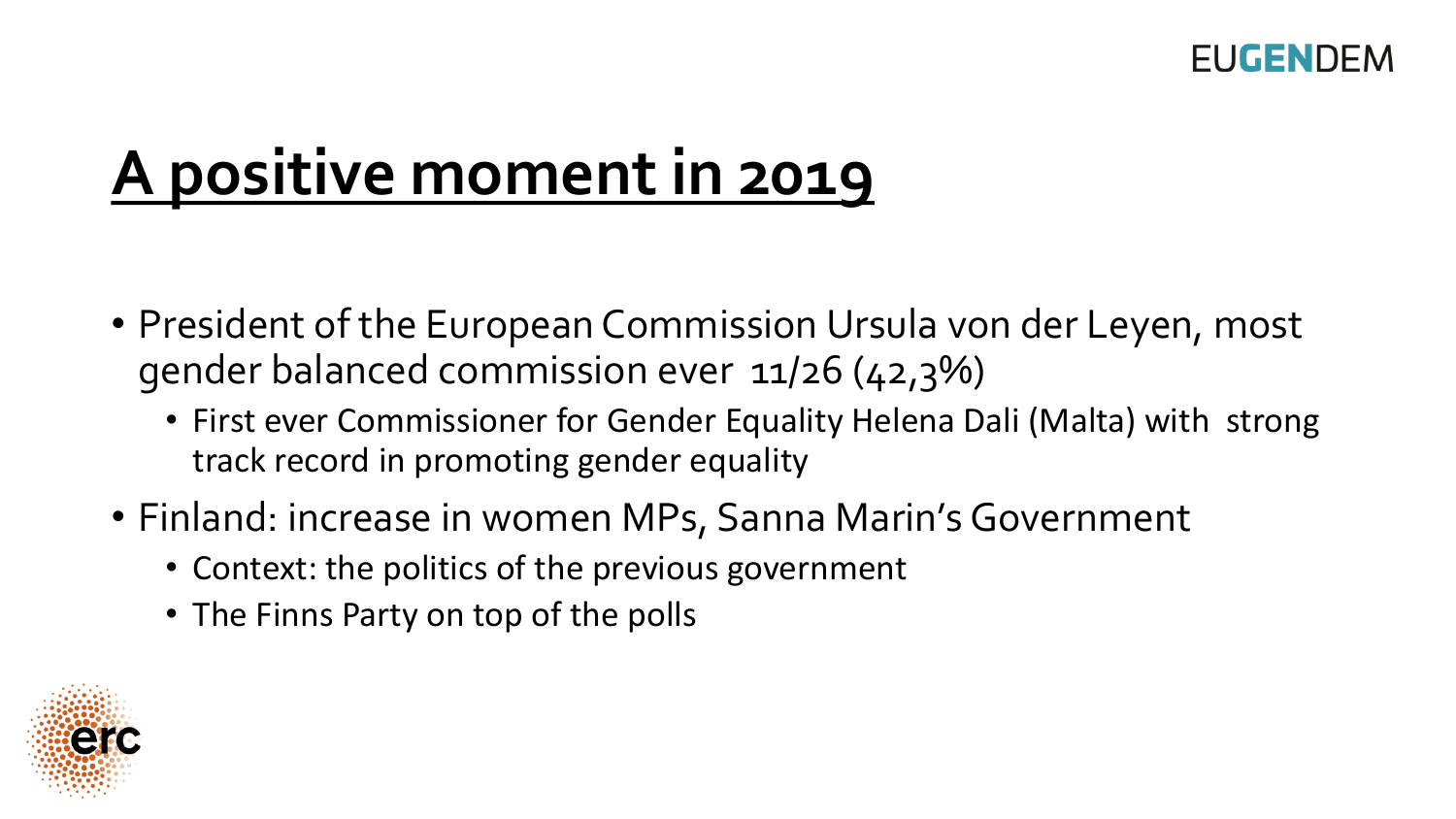## **Why?**

- Usual reasons (electoral systems, candidates, societal equality, welfare state provision in care services)
- Long term work for gender balance in politics, competent politicians NOW:
- Outspoken political commitment on top level
- Polarisation around gender equality
- Fragility of the gains not self-evident or linear

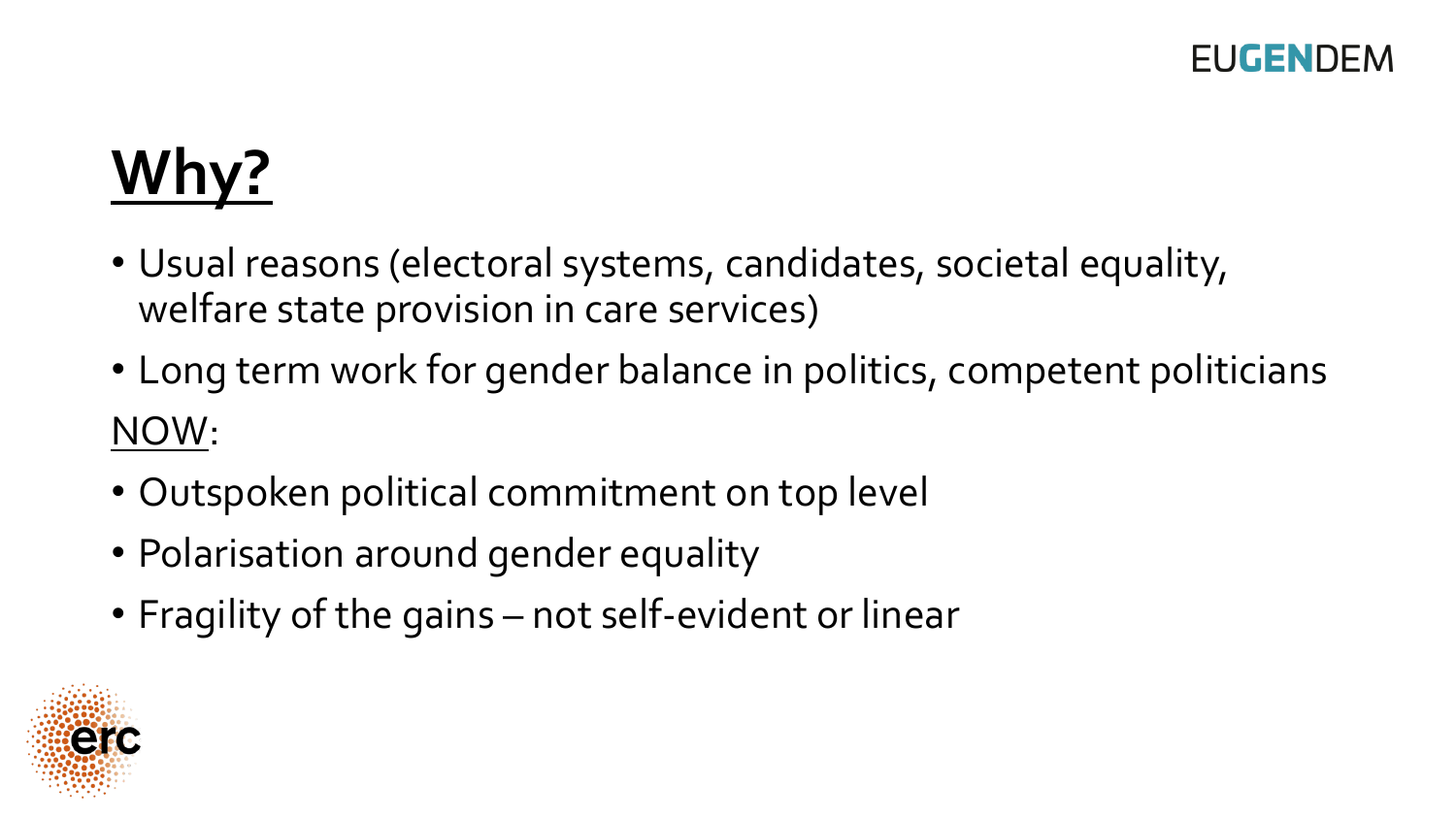

#### **Gendered structures and practices**

- Sexism prevails
	- Looks and appearances
	- Expertise (e.g. Economy, foreign and security policy)
	- Care, children, families. Practices to combine a career and care
	- Position of young women politicans in a seemingly gender equality political context (cf. Sweden and the European Parliament), need to appear tough and fearless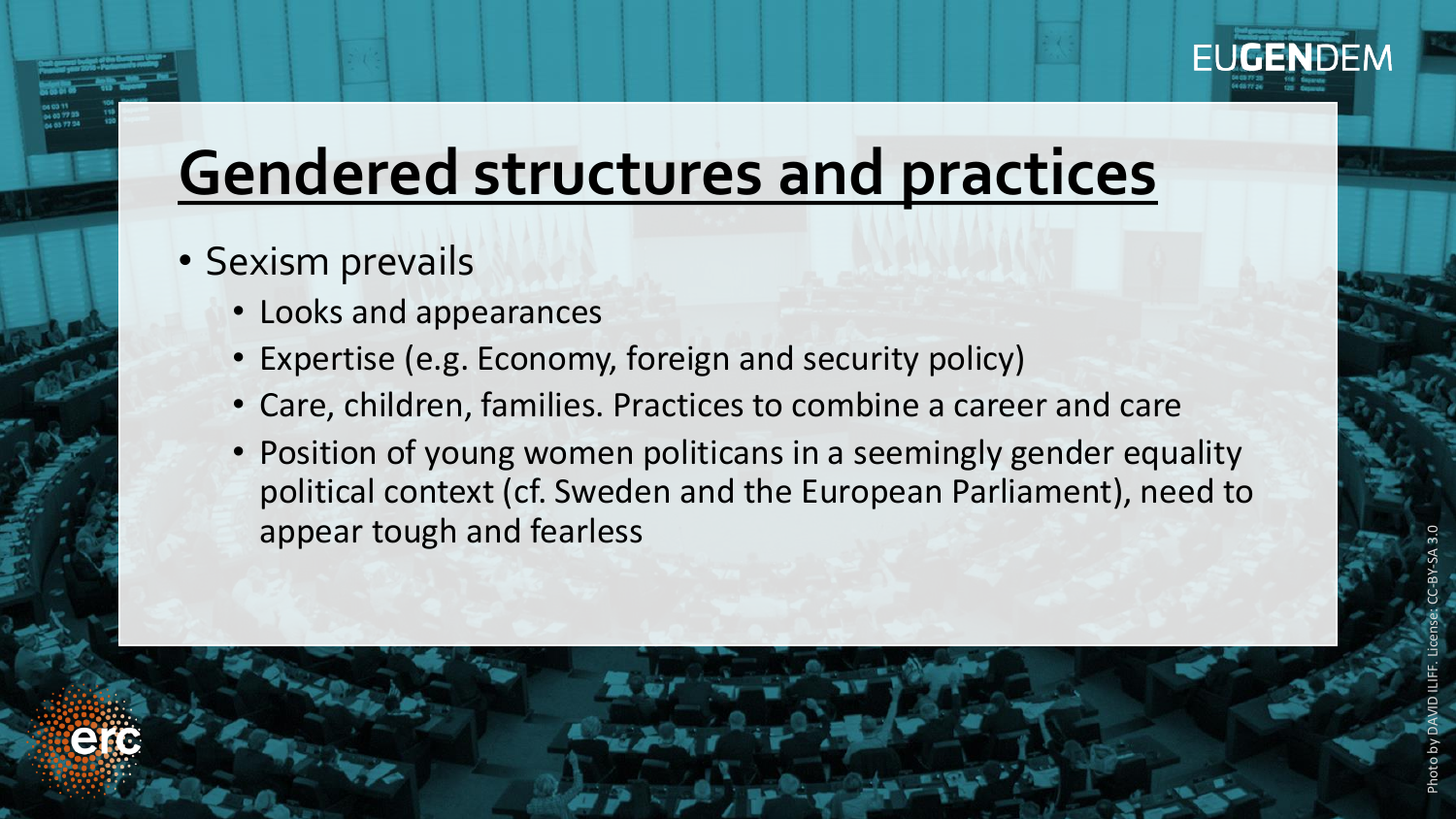

- Sexual harassment (#MeTooEP)
- Hate speech (online)
- Differences between regions and political parties

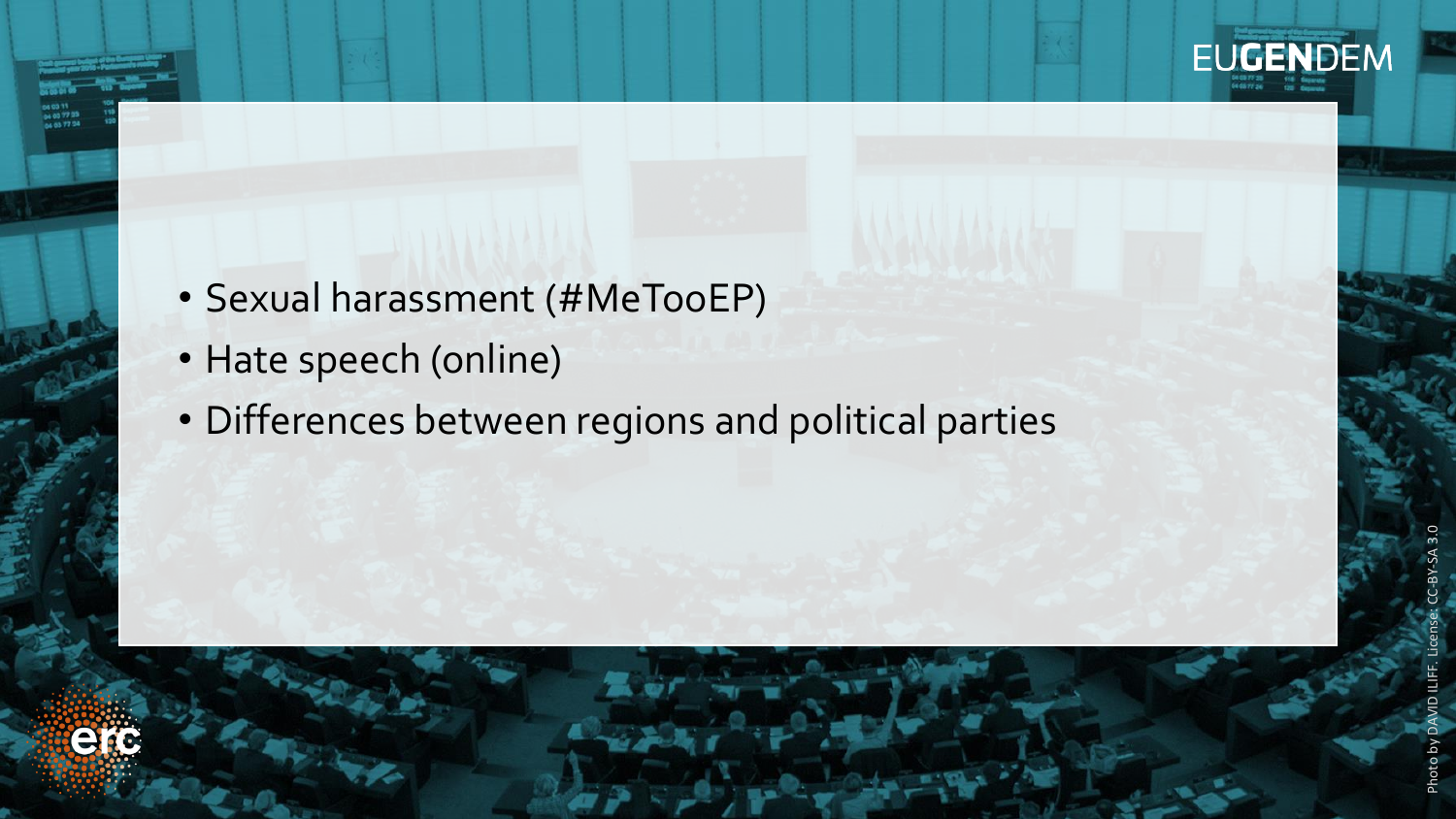

#### **Populist times: not numbers but talk**

A study of radical right strategies against gender equality in European Parliament (with Emanuela Lombardo, Complutense University, Madrd)

All plenary debates 2014-2019, about 94. Important to populists: 34

#### **Direct opposition strategies**:

- (i) Rejection (e.g. quotas, LHBTI rights, misogynist speech)
- (ii) Gender ideology: gender nonsense, minority problem and waste of time

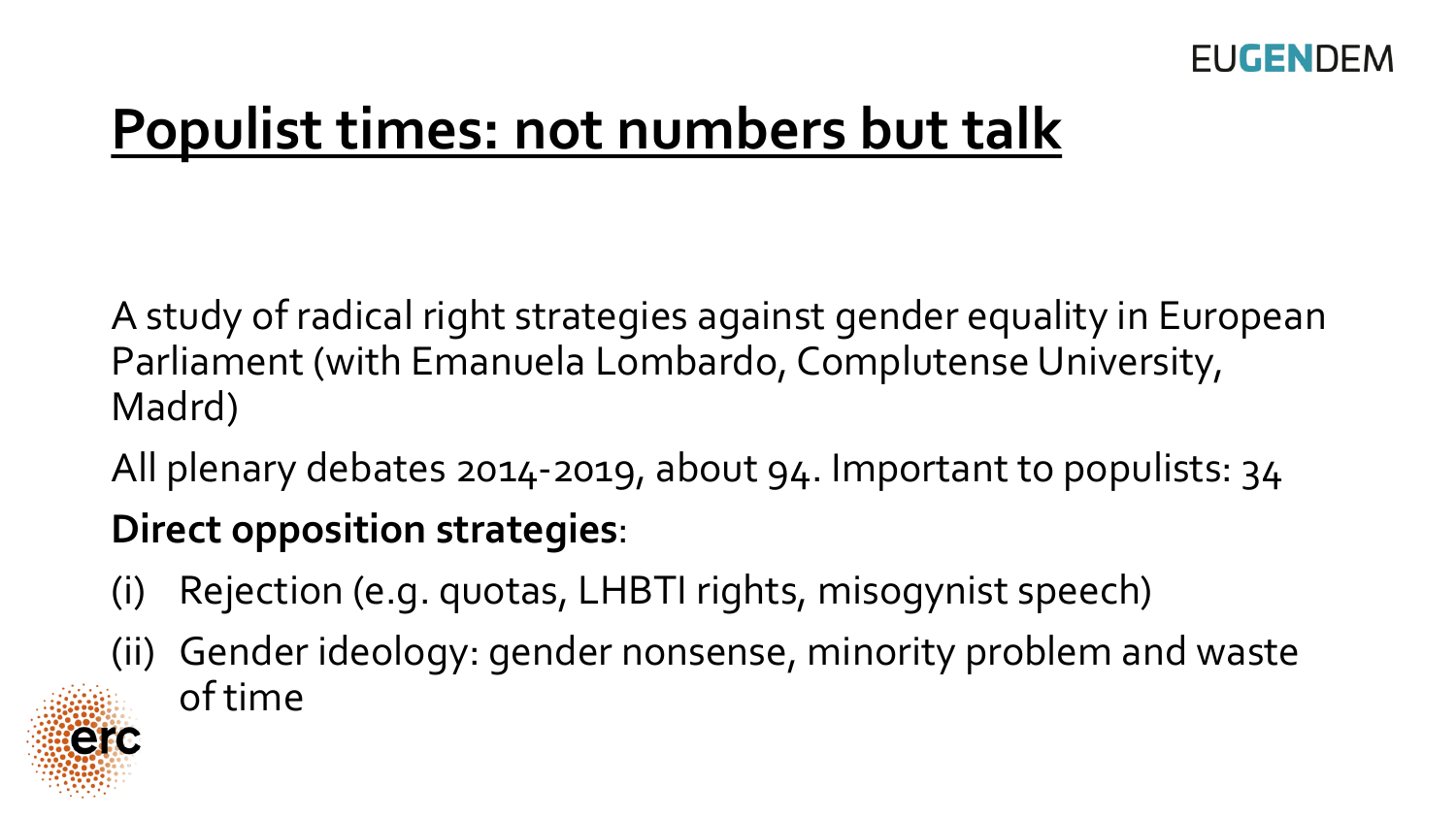## **Indirect opposition strategies**

(i) *Euroscepticism and subsidiarity* : "gender equality not a matter for EU"

(ii) *Bending*: for opposing Islam or immigration

(iii) *Self-victimisation*: men and boys as victims (Kate Manne: himpathy), blaming double standards

(iv) *Depoliticisation*: biological and binary gender; "intersex rights fake rights", science used selectively

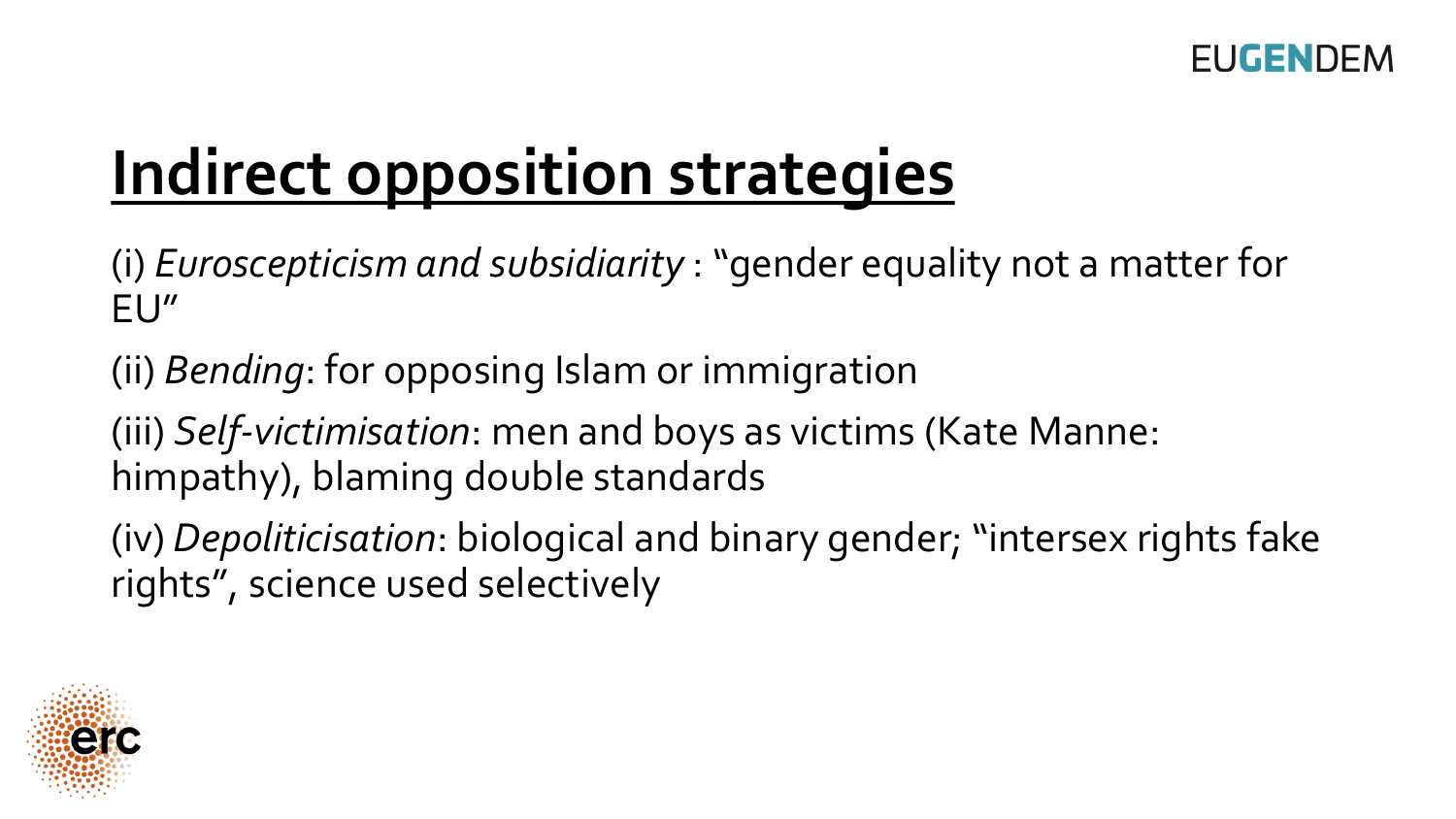

#### **Impact of opposition strategies**

- Rhetoric vs policies  $\rightarrow$  policy impact limited
- Hostile (affective) atmosphere towards gender equality and LGBTQI issues and rights
- Old arguments against gender equality in new populist parcel

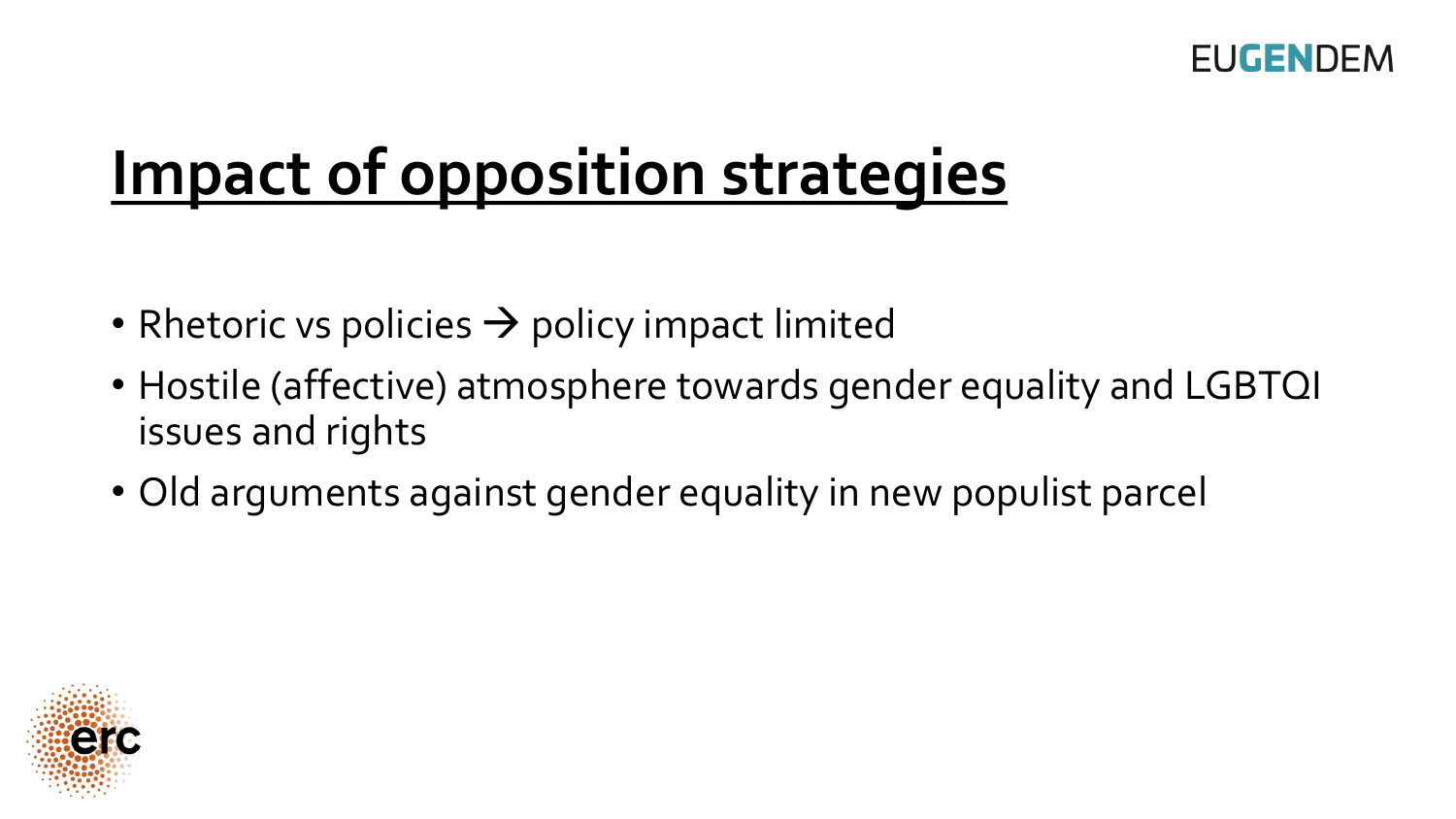

### **Conclusions**

- Increases in the numbers of women in political and policy leadership in Finland and in the European Parliament
- After years of downturn in gender equality policies
- Populist times: gender equality a responsibilty and a concern for some parties, not all
- Radical right populist parties oppose gender equality; have already a harder climate for women and minority politicians. Rhetorical impact turns into policy impact across Europe too